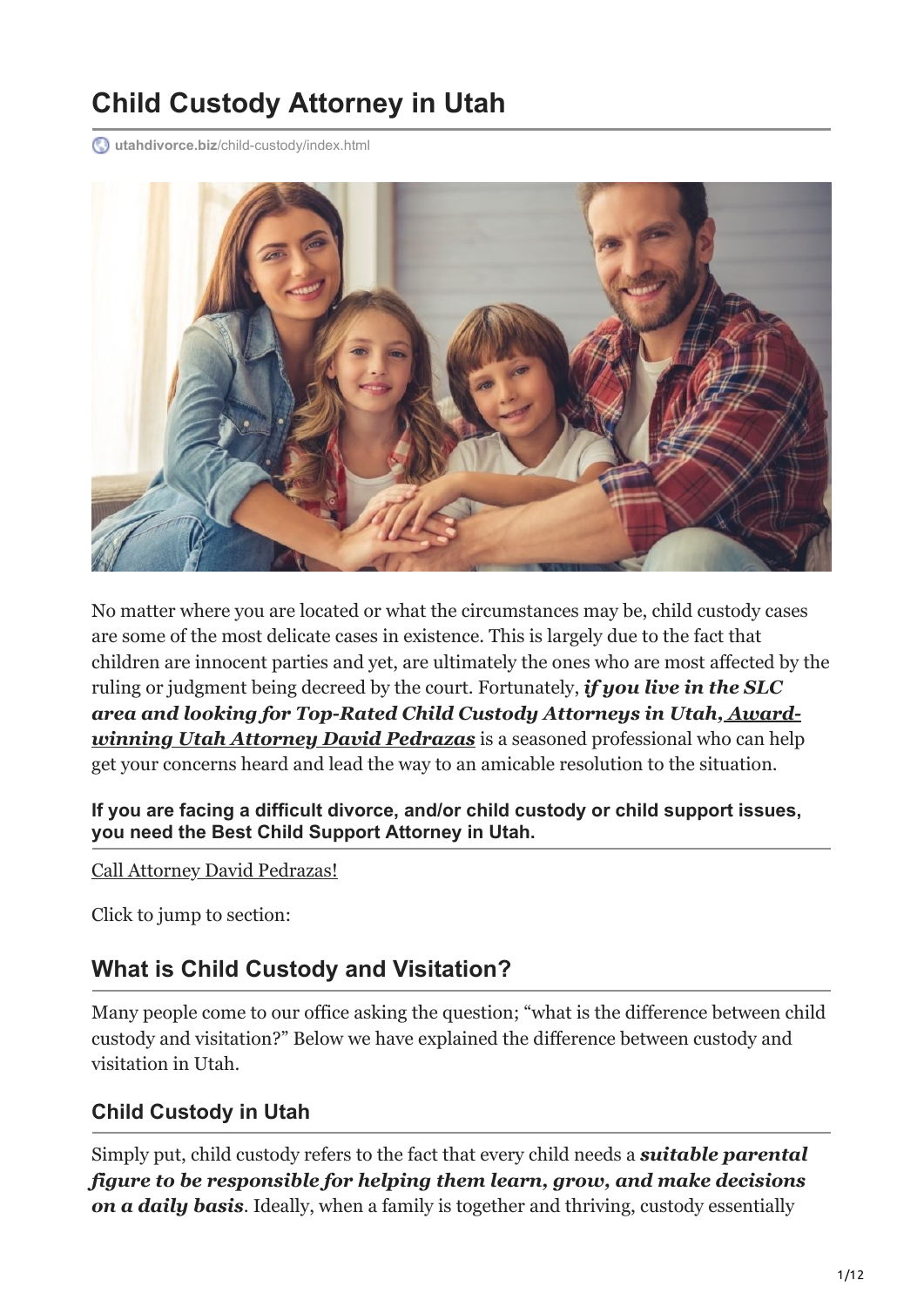belongs to neither parent as both are active members of the child's life. On the flip side, when the parents split up or were never living in the same house, to begin with, they typically need to go to family court to let the judge decide which one of them is more suited to take on the role of the custodial parent, most of the time.

## **Child Visitation in Utah**

On the flip side, *[visitation](https://utahdivorce.biz/Child-Custody/Parent-Time-Visitation.shtml) is a term to describe time spent with non-custodial parent*s. Ideally, the time will be divided fairly equally between the parents. However, in the case in which one parent is considered to be irresponsible, does not have the time or resources, or even if they live too far away, they may have to spend considerably less time with the non-custodial parent. Furthermore, circumstances and family dynamics tend to change over time. So, especially i*n cases in which the child or children are very young when the custody case is originally heard, the family may need to return for [child custody modifications](https://utahdivorce.biz/Child-Custody/Modifying-Child-Custody.shtml)*.

Either way, *going to court for child custody is not always ideal but it is typically helpful in avoiding a future filled with arguments and spats over who is supposed to do what with regards to raising the children*. For instance, holidays are typically a time of special concern as each parent most likely wants to spend time with the kids. With emotions and tensions running high, odds are, by the time the resolution is reached, it will have done more harm than good to all parties involved.

# **How Child Custody in Utah is Determined?**

When parents [divorce,](https://utahdivorce.biz/divorce-attorney-utah/) Utah state law prefers to make it possible for the mother and the father to continue to play a meaningful role in the lives of the children. Neither parent receives any preference under state law, and the [family law](https://utahdivorce.biz/Family-Law/index.html) courts in Salt Lake City will rule in favor of a parenting plan that provides the parent with joint legal and physical child custody Utah, provided that this is in the best interests of the children. In other cases, one parent receives sole custody while the other receives rights of [parent time.](https://utahdivorce.biz/Child-Custody/Parent-Time-Visitation.shtml) The provisions of Utah Code §30-3-10 contain several different factors that will influence the decision of how to award child custody Utah in a divorce between parents, including:

- How well each parent is prepared to make the child's welfare a top priority and to work for solutions that serve the child's best interests
- The degree to which each parent is willing to support a relationship between the child and the other parent
- How much each parent took part in raising the child prior to the divorce
- Where each parent will live after the divorce
- The child's preference provided that the child is sufficiently mature to express a reasoned decision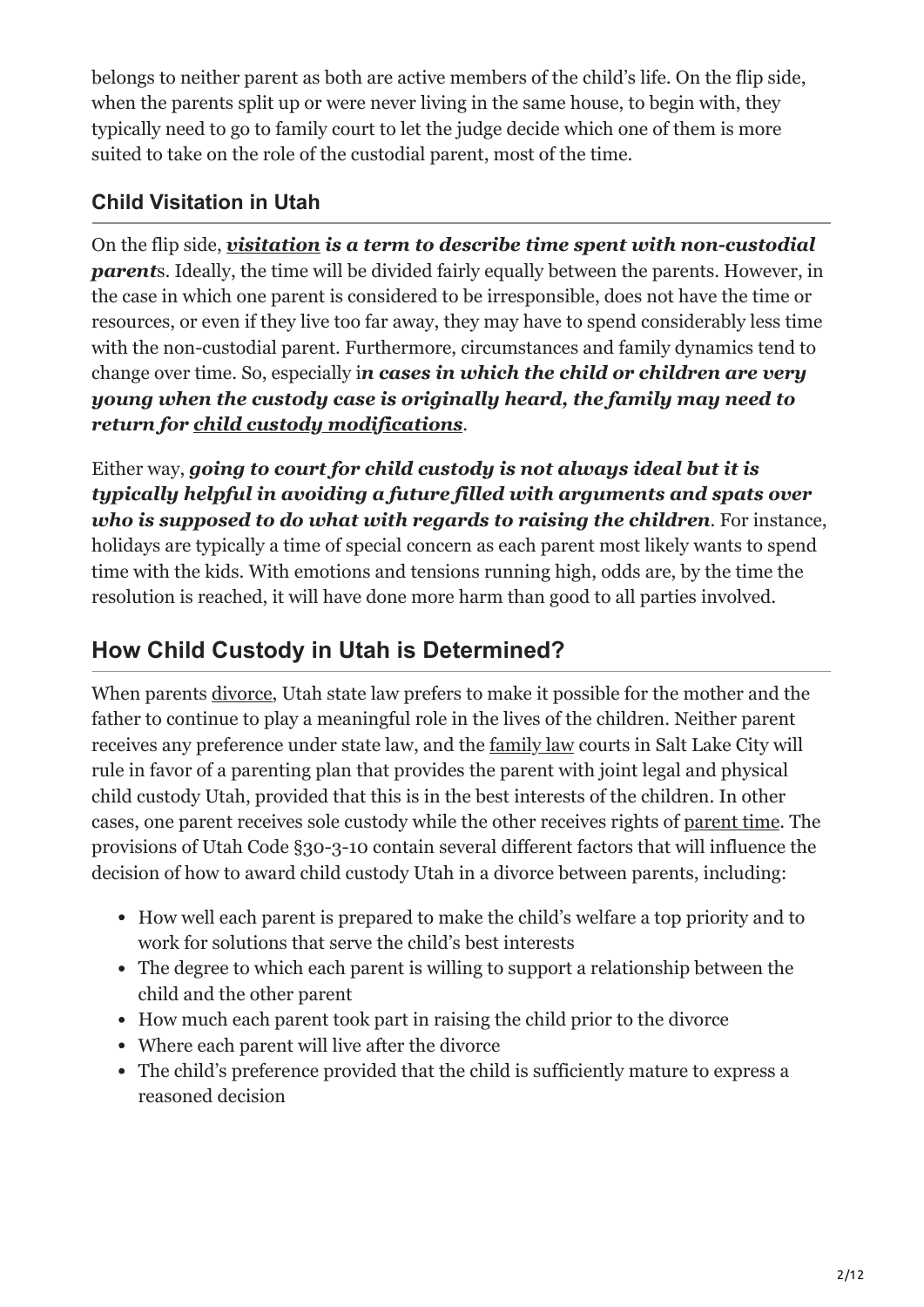Any history of domestic violence or child abuse



#### *[Download this Parent Time Utah Infographic as a PDF](https://utahdivorce.biz/wp-content/uploads/2014/04/Parent-Time-Utah-Infographic.pdf)*

Whenever possible, it is preferable to resolve a divorce where children are involved with [an out-of-court settlement. This approach — which is referred to as an uncontested](https://utahdivorce.biz/Divorce/Uncontested-Divorce.shtml) divorce — has the advantage of preventing a heated custody battle and the expense and stress of litigation. It also allows the parents to maintain greater control over the final outcome, as they work together to decide on a parenting plan rather than subject to the arbitrary court orders issued by the judge in a [contested divorce](https://utahdivorce.biz/Divorce/Contested-Divorce.shtml). Even if this is not possible, a [Salt Lake City divorce lawyer](https://utahdivorce.biz/divorce-attorney-utah) from the Law Office of David Pedrazas can help you pursue a favorable resolution to your case with a minimum of expense and emotional trauma for your children.

# **Paternity Actions To Obtain Child Custody Utah**

If you are the father of a child who was born out of wedlock, you do not have any legal rights and responsibilities in respect to the child, unless you and the mother signed a form to acknowledge your paternity at the time of birth. In such a case, you will have to take legal action to obtain rights of child custody Utah or parent time. A [paternity](https://utahdivorce.biz/Child-Custody/Paternity.shtml) action may be as simple as going to court with the mother to affirm that you are the child's father, or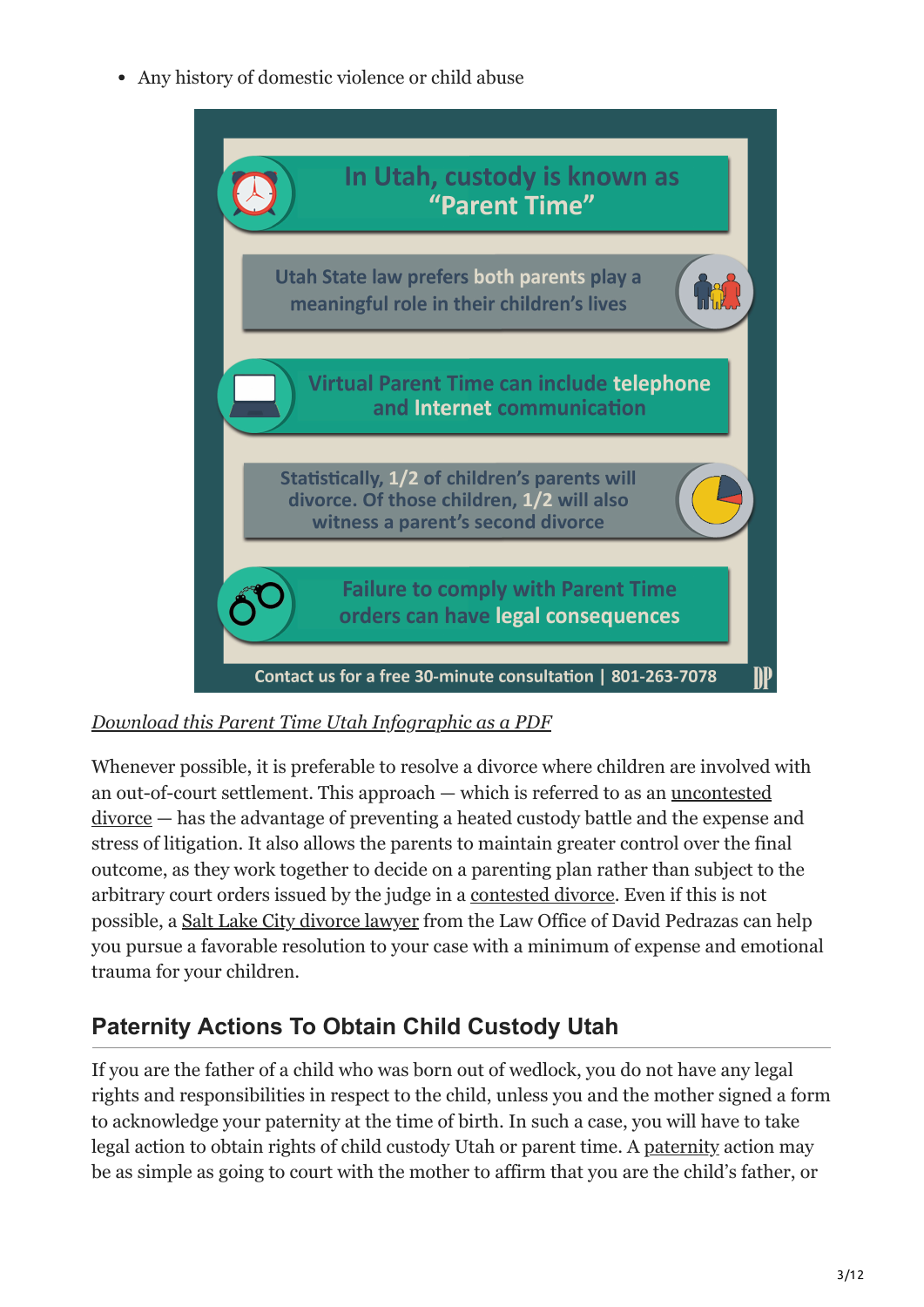it may be necessary to use DNA testing to establish your biological relationship with your [child. Contact a top-rated Utah Child Custody lawyer for a Utah child custody case](https://utahdivorce.biz/Free-Case-Evaluation.shtml) evaluation now to discuss the situation and learn about how we can help.



Watch Video At: <https://youtu.be/6Sr6W6SafcU>

# **U.S. National and Utah Child Custody Statistics**

Data from the <u>[U.S. Census Bureau](https://www.census.gov/content/dam/Census/library/publications/2020/demo/p60-269.pdf)</u> reveals that over 25% of all children in the country under age 21 live with one parent, while the other parent lives elsewhere. Below is an overview of U.S. child custody statistics that can be helpful in understanding the national picture of [child custody.](https://utahdivorce.biz/Child-Custody/index.html) It reflects common support arrangements, lifestyles for children and parents after divorce, and financial obligations for noncustodial parents, among other conditions.

A summary look at the U.S. Census data along with divorce and custody impact data from the Utah Department of Health's Public Health Indicator-Based Information System ([IBIS\)](https://ibis.health.utah.gov/ibisph-view/indicator/view/HHStruct.Cnty.html) together present some enlightening statistics, to help gain a deeper understanding of child custody in Idaho and the nation.

# **Custody and Related Data Tracked By the Census Bureau**

The statistical overview below is of the most recent data available from the Census Bureau, which is the April 2018 Current Population Survey (CPS). More specifically, the survey's Child Support Supplement (CSS), known as the CPS-CSS segment of the report, features these data:

A range of statistics on custody and related financial and lifestyle effects to children and custodial and noncustodial parents after a divorce is highlighted in the overview of the report.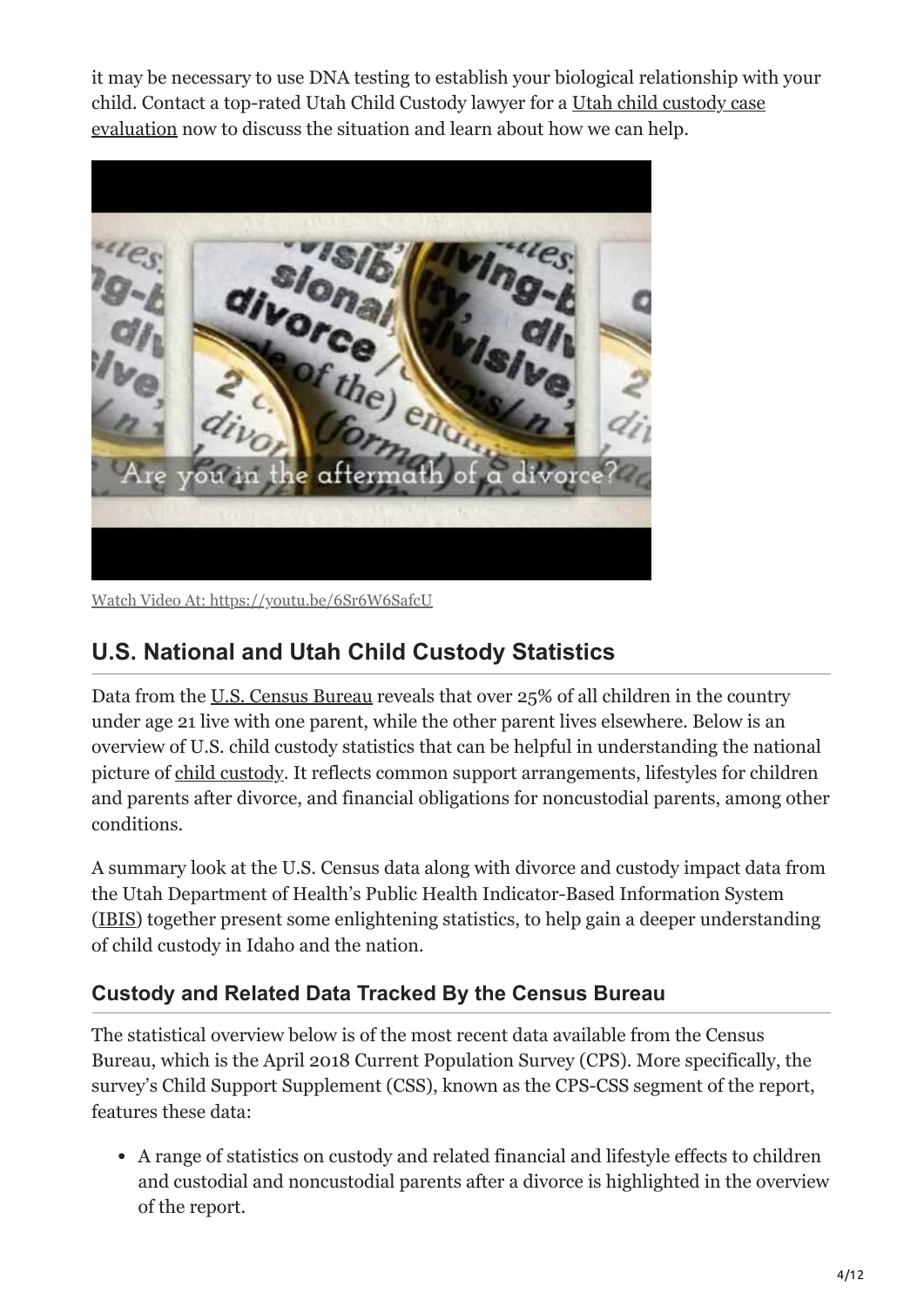The 2018 report also features a wealth of historical data, to provide a view of the past 20 years of information on the general areas of useful information regarding child custody.

The data includes demographic information on custodial parents (who are at least 15 years old), [child support,](https://utahdivorce.biz/Child-Support/index.html) parental income data, and various other relevant data, and other program data collected throughout 2017.

Further, the report provides historical data amassed over 24 years and compares data collected from the CPS-CSS April 1994 report as well as from surveys taken every two years since that time.

#### **Child Custody Arrangements**

Under the Utah court system's definitions, there are two possible basic arrangements between parents for [child custody](https://www.utcourts.gov/howto/divorce/custody.html):

- The custodial parent, as defined for survey respondents, resides in a home with his or her biological and/or adopted child(ren). The noncustodial parent lives someplace other than the household where those children reside. In custody arrangements, typically the parent living outside the home, the noncustodial parent, is legally required to provide child support for the child and for costs of raising a child.
- Or, custody can be shared. This kind of arrangement is also called joint, equal, split, or joint custody, or co-parenting. In equal custody arrangements, parents may alternate between having the child live in each parent's home for determined intervals. In joint custody agreements, child support might or might not be paid by one parent to the other. (See details on [how child support is handled](http://www.census.gov/content/dam/Census/library/working-papers/2011/demo/spm-cps-sipp-cs-paid-comparison.pdf) in the Current Population Survey.)

# **Current Highlighted U.S. Statistics**

The April 2018 CPS-CSS report features these two eye-opening bodies of national data. First, is the 2017 survey information gathered for the April 2018 report. Second, is the broader historical data ranging across 24 years.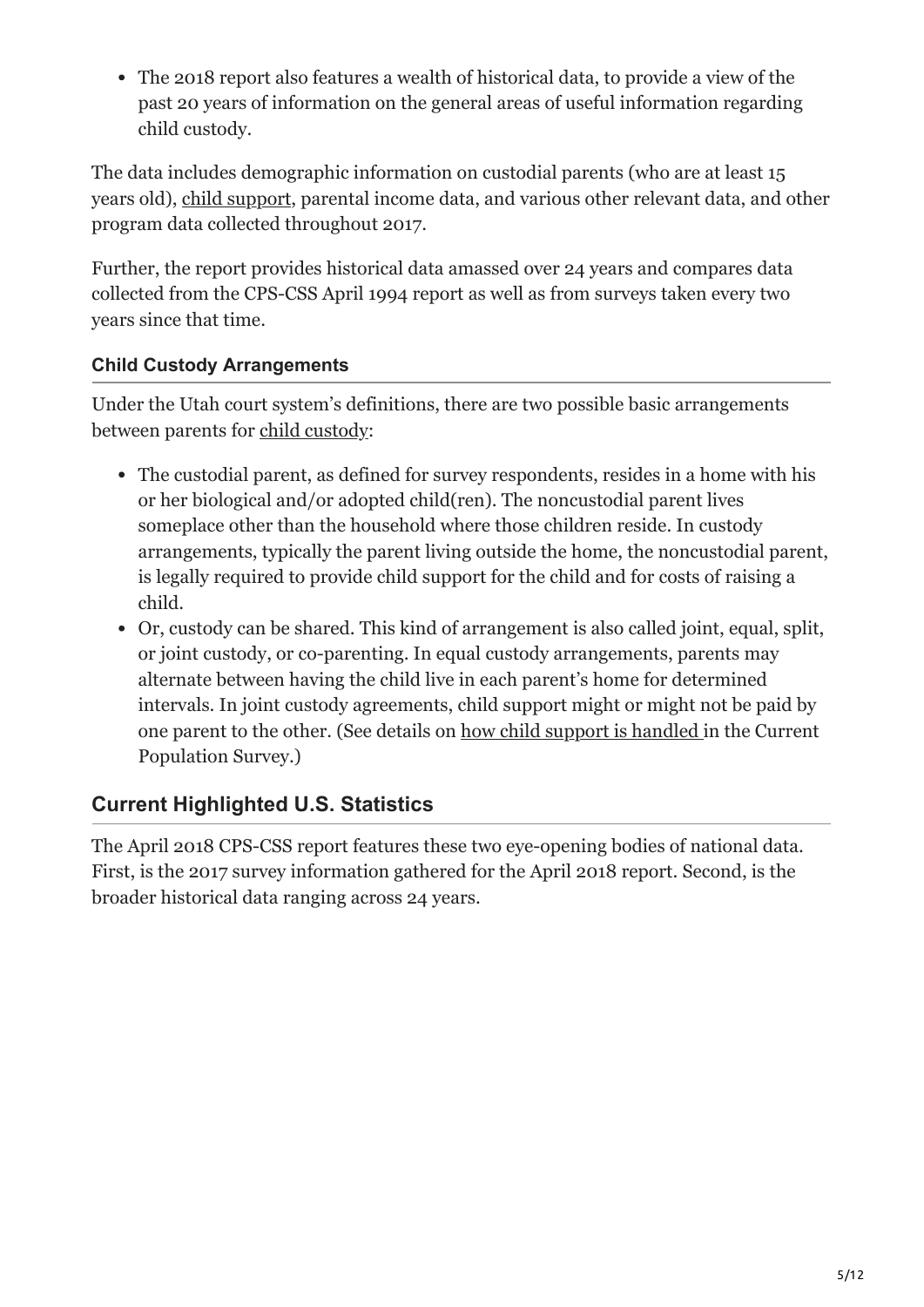# Aggregate Child Support Received & Not Received: 1993 - 2017



#### **April 2018 Data from 2017 U.S. Census Bureau Research:**

- Approximately 21.9 million children in the U.S. had a parent living outside the home in 2017. That's over a fourth of all children (26.5%) nationwide younger than age 21.
	- About 30.1% of children with one parent outside the household, were living in poverty. That's around triple the poverty rate among children living with both parents in the home, which is only 11.1%.
	- Nearly half of all Black children in the country (48.8%) had one parent living outside their home.
- Around half of all custodial parents in the U.S. (49.4%) had formal legal child support requirements or informal agreements.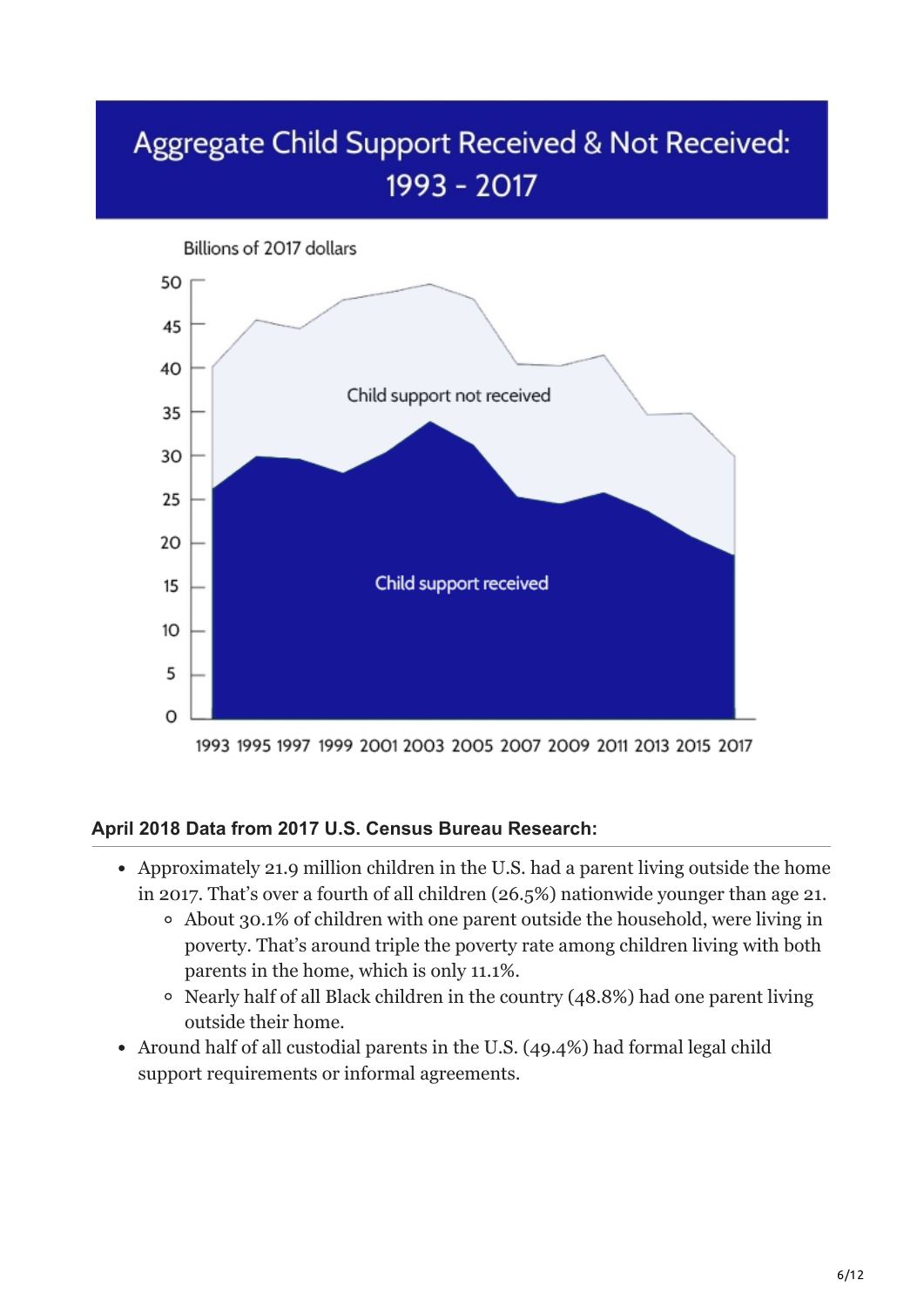- Only approximately 69.8% (7 out of 10) custodial parents who were under agreement to receive child support during 2017 did receive at least some number of the payments.
	- $\circ$  Under half (45.9%) of all custodial parents in the country who were under agreements to receive payments for child support actually received the full amount of all payments.
	- Of the \$30.0-billion aggregated total amount of child support that was supposed to be received in 2017, only 62.2% (less than two-thirds) of the amount owed was actually received. The average received per custodial parent for 2017 was just \$3,431.
- More than half (58.0%) of all custodial parents in the country received some form of child support other than cash from noncustodial parents to benefit their children.

To view Utah cities data for the number of children living in single-parent households, see the IBIS child custody data chart. Comparing Utah to the Census Bureau's national survey findings, in 2010, around [7.8% of Utah households](https://ibis.health.utah.gov/ibisph-view/indicator/important_facts/HHStruct.html) were single-parent homes with children. In 2018, the state's decadal American Community Survey (ACS) estimated the total had dropped to 7%.

#### **20-Year Historical National Custody Statistics**

- Fathers have become more likely to be in the role of custodial parents over the past two and a half decades, with the numbers rising from just 16.0% back in 1994 up to a 2018 total of 20.1%.
- The rate of custodial parents with child support agreements who did not actually receive *any* support escalated from 24.2% back in 1993 to a staggering 2017 rate of 30.2%.
- One promising statistic is that the total number of custodial parents with child support agreements in 2017 went down to 5.4 million from a 2003 total of 7.3 million.
- The number of female custodial parents with child support agreements rose over the decade from 1994 (59.8%) to 2004 (64.2%). By 2018, the total had dropped to 51.4%.
- The total amount of child support nationwide that was supposed to be received in 2017 was \$30.0 billion. That number dropped by \$19.5 billion from the 2003 total of \$49.5 billion.

#### **For More Information About the CPS-CSS Report**

For more information about the April 2018 U.S. Census Bureau's CPS-CSS report on child custody and child support, click this link to the CPS ASEC legacy file. Detailed data tables and other information are also available on the Census Bureau website, accessible through this link to the Bureau's Child Support page. (Also see links to an abundance of reports on related child support issues at the agency's dedicated web page.)

#### **Utah Department of Health Findings from IBIS Child Custody Data**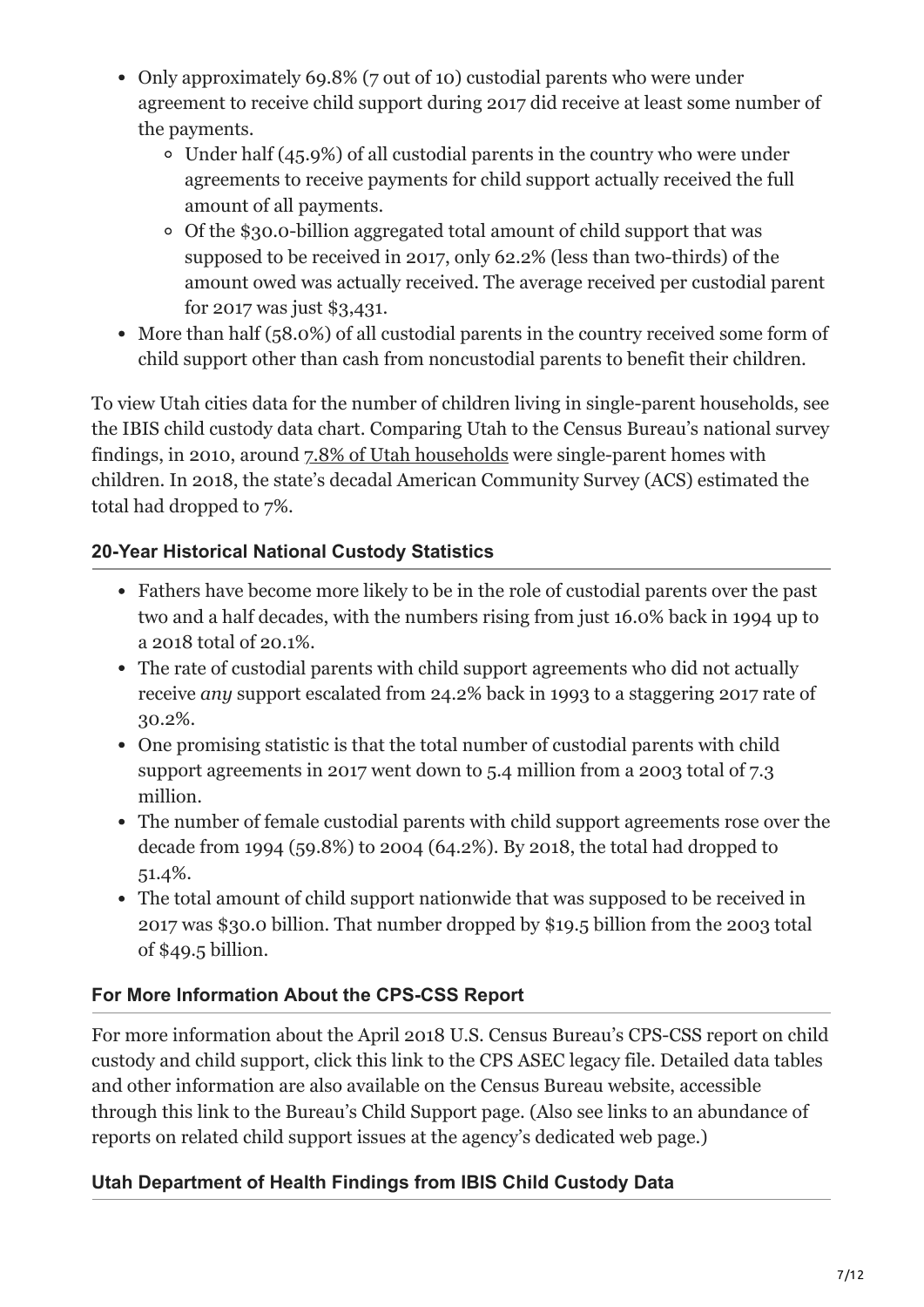As the Utah Department of Health assesses, whether or not both parents living in the household is a determinant of a child's levels of both economic resources and invaluable resources of parental availability.

The Department's (IBIS) data collection and reporting system confirm that Utah reflects the national reports finding that children living with only one parent have a greater likelihood of living in poverty than children living in homes with two adults.

The Utah IBIS data further finds that single parents are confronted with special obstacles to successful parenting, such as strained financial resources, increased child care needs, and insufficient downtime for decompressing and recharging energy as needed for good parenting.

# **Custody Battle Tips**

In the stressful divorce process and the struggle for child custody, the extreme strain it can put on relations, behavior, and daily life can affect judgment on important choices. Meanwhile, during this critical period, the judge considers *everything* you say and do as the custody question is being decided. Below is some important advice to help you avoid statements or actions that can damage your child custody case.

# **8 Things Not To Do Or Say During A Custody Battle**

The way you speak and behave in and out of the courtroom has an enormous impact on the court's determination of the outcome of your custody case. Here's a list of the kinds of behavior and comments you should avoid because they can be used against you in your child custody case.

#### **Making negative comments about your ex**

Watch what you say even to family and friends during a custody battle. People close to you may accidentally repeat something you've said. Or, they may be subpoenaed and be required under oath to acknowledge your comments, forcing them to tell what you said in private.

#### **Having heated verbal or physical conflicts**

It is normal for emotions to be charged during a [divorce process](https://utahdivorce.biz/divorce-attorney-utah/), but verbal or physical confrontations between the spouses will work against you in a custody battle. Speak calmly and objectively. Do not shout, and especially do not express anger physically.

#### **Not paying court-ordered child support or meeting other parental responsibilities**

If you fail to make your required [child support](https://utahdivorce.biz/Child-Support/index.html) payments (or alimony) or don't keep the court-ordered parent-time arrangement, the judge may see you as a parent who is not inclined to prioritize your child's best interest.

#### **Interfering with contact between your child and the other parent**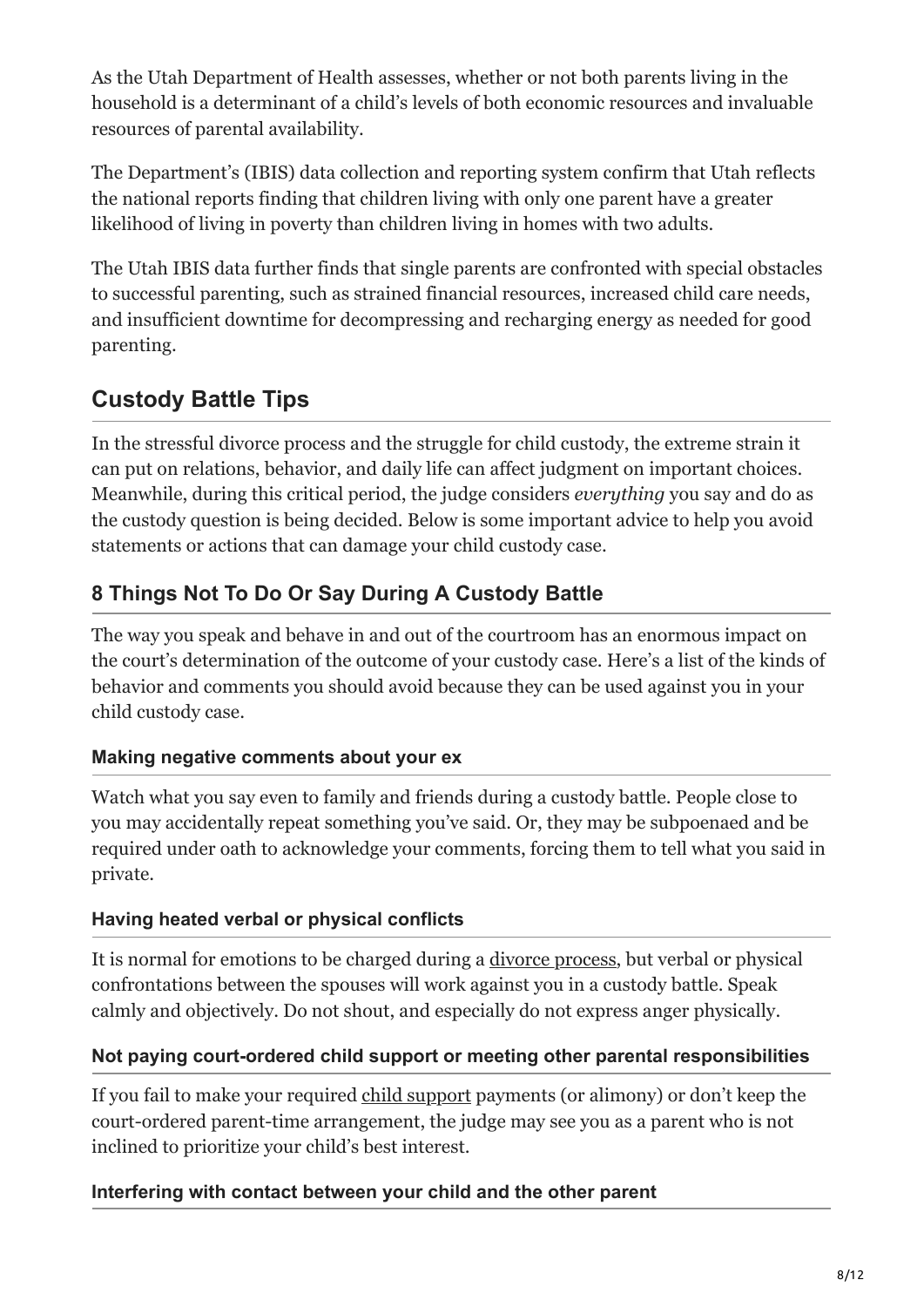If your child's other parent has [parent-time](https://utahdivorce.biz/making-sense-utah-parenttime-laws/) rights and you illegally deny reasonable contact with their child, the other party can ask the court to hold you in contempt. The court can change your current custody agreement and potentially elect to limit your contact with your child.

#### **Taking your child out of daycare or school without telling the other parent**

You should not remove your child from school or daycare at any time without the other parent's knowledge. Even if you are the custodial parent, you should only remove your child from school if there is a very good reason. Your ex could show records of many times you have taken your child to school late or not at all.

#### **Not keeping your child in his or her regular activities**

Living through the [impact of a divorce on kids](https://utahdivorce.biz/giving-the-kids-the-bad-news-about-a-divorce/) can be very difficult emotionally and mentally, especially for children at some ages. Maintaining healthy routines is essential for kids' well-being. So, your child needs to continue participating in routine activities as before the divorce.

#### **Abusing drugs or alcohol**

Abusing alcohol or drugs gives your ex-spouse real cause for deep concern as well as powerful ammunition to use against you in the custody case. Do not do anything that risks your child's safety or security, or presents poor parenting or judgment.

#### **Bringing someone you're dating around your child**

While your child custody matter is being decided in court, and even for a while *after* your divorce is finalized, avoid having a person you're dating around your child. This avoids the risk of confusing your child and causing unnecessary tension with your ex that may result in legal complications.

# **Being Careful During Your Divorce**

You need to *show* the court how committed you are to working cooperatively with your ex-spouse and *demonstrate* how much it would benefit your child for you to have custody. Follow the advice of an experienced [Utah child custody lawyer.](https://utahdivorce.biz/Why-Choose-David-Pedrazas.shtml) Cooperate with the court's requests. If you are required to take a parenting class or counseling, you are well-advised to do so. Show the court your willingness to do what is necessary for your child.

# **Supervised Parent Time**

State Code Title 30, Chapter 3, Section 34.5 is the set of [Utah child custody laws](https://le.utah.gov/xcode/Title30/Chapter3/30-3-S34.5.html?v=C30-3-S34.5_2014040320140513) governing a parent's right to unsupervised parent time and circumstances that can require supervised parent time. The Utah statutes prioritize protecting the liberty of parents and children to enjoy unsupervised and unrestricted access of parents to their children. But, the law also stipulates that *supervised* parent time can be required if a child needs to be protected from physical or emotional abuse or harm by the noncustodial parent.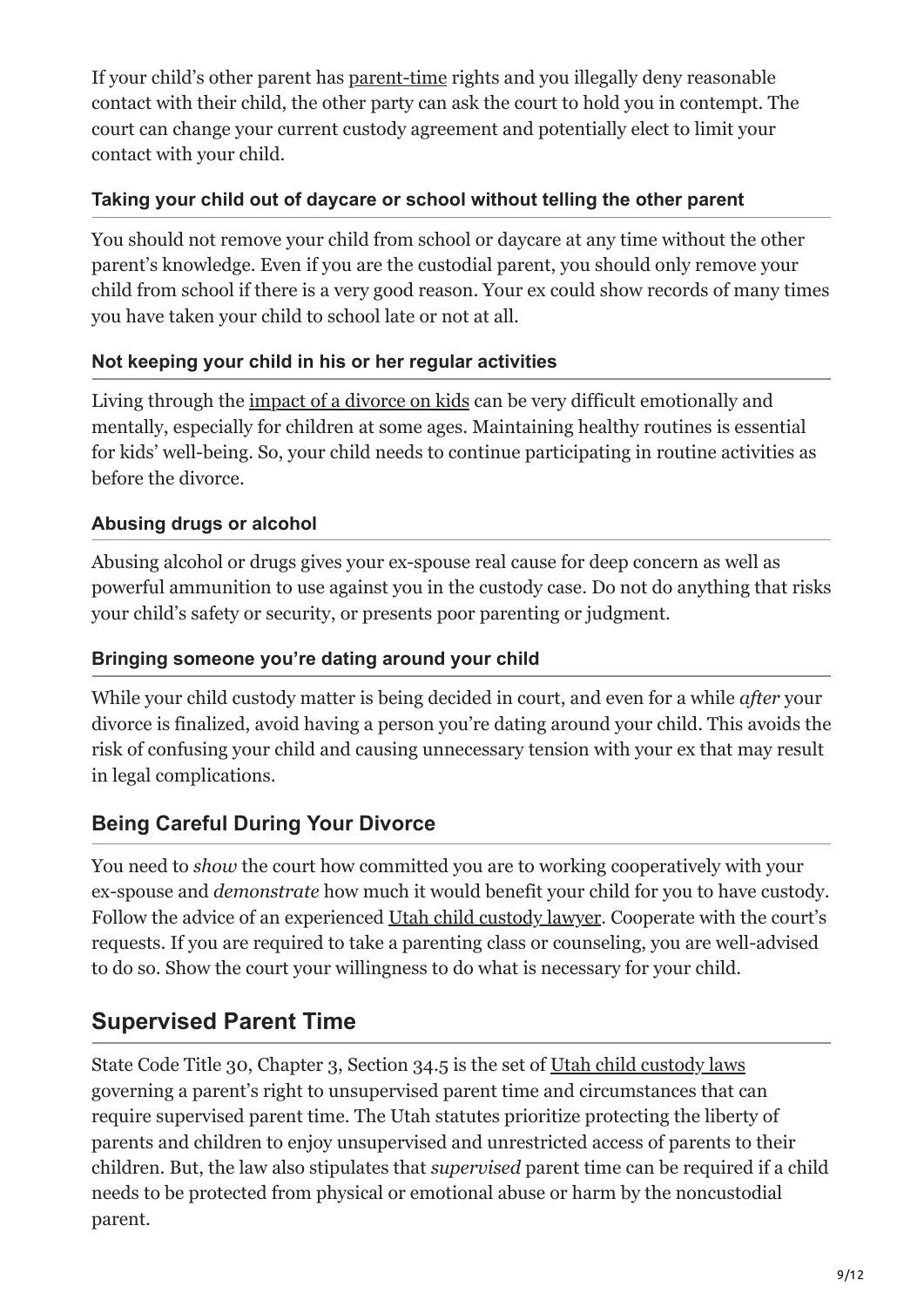The statute clarifies that supervised parent time can be required only if there is no less restrictive way to protect the child. Consult with a child custody lawyer if you have been accused of putting your child at risk of the kinds of physical and emotional harm described in Utah Code 76-5-109.

## **Who Will Supervise Parent Time?**

The court will give preference to people suggested by the parties to the custody case. Prospective parent-time supervisors can include relatives of either of the parents. If the people suggested are willing to and capable of protecting the child from emotional and physical abuse or harm, the court will authorize them to supervise the noncustodial parent's [parent-time](https://utahdivorce.biz/making-sense-utah-parenttime-laws/).

Suppose the court finds it inappropriate to authorize anyone suggested as a supervisor. In that case, the judge can require the noncustodial parent to seek professional services from an agency or individual who can provide sufficient parent-time supervision.

## **Professional Supervision of Parent Time**

As stated above, the court can authorize anyone to act as the parent-time supervisor. That includes requiring the noncustodial parent to seek professional services from an agency or individual qualified to supervise [parent-time](https://utahdivorce.biz/tips-preparing-child-custody-mediation/) with the child.

In imposing supervised parent-time on the noncustodial parent, the court takes into consideration:

- The cost of having a professional agency or individual supervising parent time and whether that cost is likely to stop the noncustodial parent from having parent-time.
- Whether the requirement to have parent-time supervision should be permanent or temporary with a specified date to begin allowing unsupervised visitation.

#### **Expectations and Goals for Supervised Parent Time**

When a court order is handed down for supervised parent-time, the judge will issue clear expectations and goals for the noncustodial parent. These must be accomplished in order for unsupervised parent-time to be granted. At any time, the noncustodial parent may ask the court to modify the supervised parent-time order if he/she is ready to demonstrate the achievement of the expectations and goals set by the court.

#### **Optional Increased Parent Time Schedule**

Under Utah Code 30-3-35.1, the court can award 145 nights to the noncustodial parent an optional parent-time schedule. This alternative is possible only in cases in which a child is from [5 to 18 years old](https://le.utah.gov/xcode/Title30/Chapter3/30-3-S35.html?v=C30-3-S35_1800010118000101), not for custody of babies or toddlers. To have this option granted, either the parties must agree to it, or the noncustodial parent must show:

- The parent-time schedule change is in the child's best interest.
- The noncustodial parent is *actively involved* in the child's life.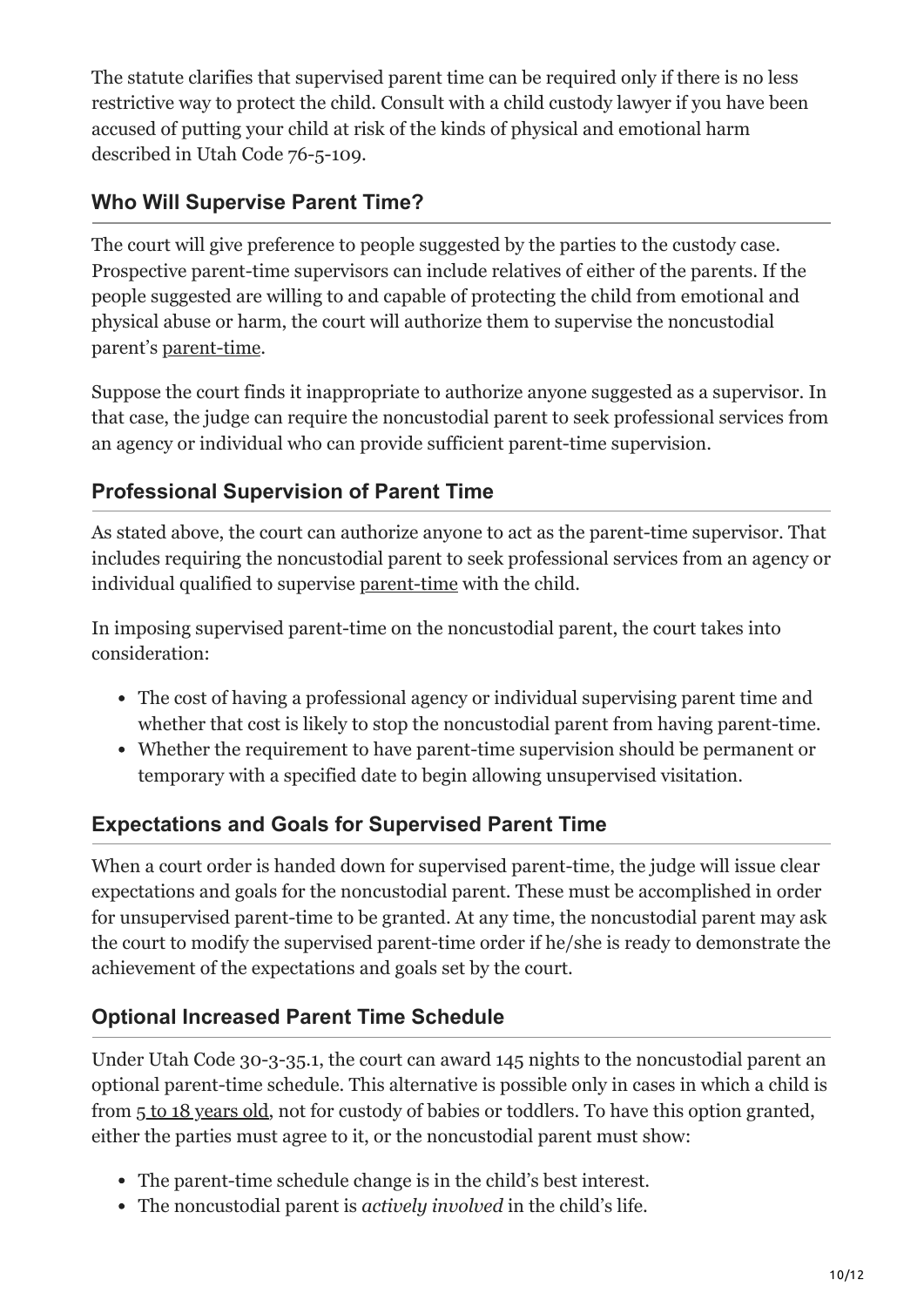- The parties either have [effective communication](https://utahdivorce.biz/6-Tips-for-Communicating-with-Your-Ex-Regarding-Child-Custody) about the child, or the noncustodial parent can show he/she has formed a plan in which communication will be effective.
- The parent can make the increased parent-time work as well as possible for everyone.
- The noncustodial parent can deliver any other evidence the court determines is relevant to determining that a parent-time modification is appropriate.

#### **How Can You Show Active Involvement in Your Child's Life?**

The court will determine whether the noncustodial parent has been involved in his/her child's life. In the determination process, the judge will consider the parent's bonding with the child and his/her role in caring for the child. For example, the parent should show that he/she has been helping with homework, meals, bath time, participating at the child's school, etc.

See more ways to show parental involvement and ways the parent must prove his/her ability to facilitate the [modified parent-time schedule,](https://utahdivorce.biz/family-law/index.html) as listed in Utah Code 30-3-35.1.

## **How Does Modifying Parent Time Affect Child Support?**

Any [change in child support](https://utahdivorce.biz/Child-Support/index.html) due to the change in the parent-time schedule will be in keeping with the law set forth in Utah 78B-12-102.15. Speak to an experienced Utah child support lawyer to protect your rights as you petition for modified custody arrangements and revised child support.

# **Why Choose Attorney David Pedrazas in Salt Lake City, UT?**

For over 20 years, [David Pedrazas](https://utahdivorce.biz/Attorney-Profile/David-Pedrazas.shtml) has been helping people in the Salt Lake City region who are going through child custody battles obtain the best possible solution for their families. He has been named one of Salt Lake City's best divorce attorneys by multiple professional associations, including the National Academy of Family Law Association and the American Academy of Trial Attorneys.

#### **For answers to questions about child custody, or to schedule an appointment for a consultation, just call the Law Office of David Pedrazas, PLLC, or [request information online](https://utahdivorce.biz/Contact.shtml) anytime.**

[Book an Appointment Today!](tel:+18012637078)

# **Contact Our Experienced Child Custody Attorney in Utah**

#### *[Although it may be tempting to go it alone, hiring a knowledgeable child](https://utahdivorce.biz/Child-Custody/index.html) custody lawyer can save you tons of time, turmoil, money, and more*. Indeed,

despite the fact that it may seem simple enough to meet up with the other parent and create your own agreement, over time, you will find that without a firm agreement in place, things will go haywire. However, by contacting your friends at the Law Office of David Pedrazas, PLLC, you will have an expert at your fingertips to help you navigate